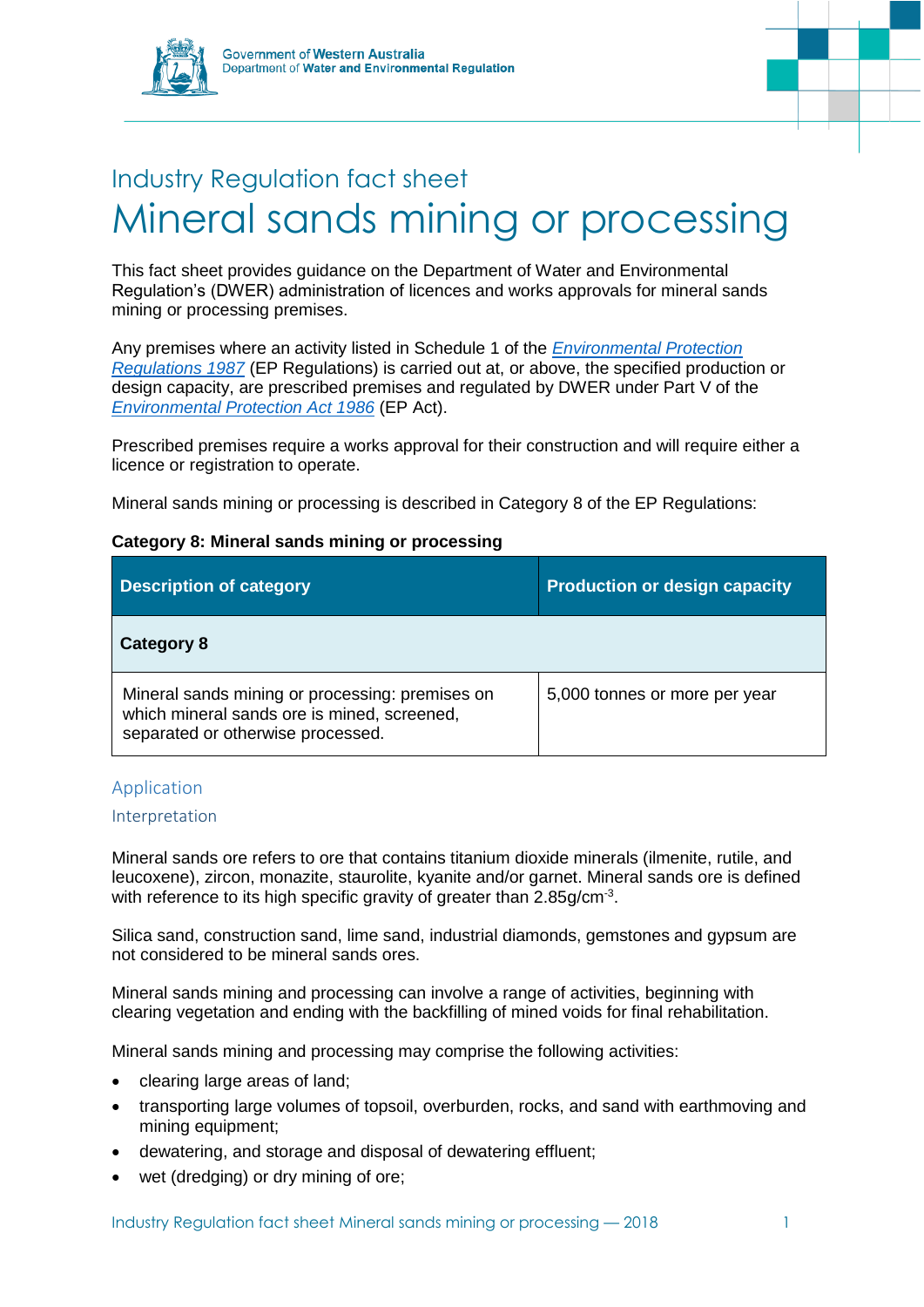

- wet or dry concentration of mineral sands ore to produce heavy mineral concentrate (HMC), and sand and clay tailings;
- onsite or offsite secondary processing producing ilmenite, rutile, zircon, leucoxene, monazite, staurolite, kyanite or garnet, and process tailings from HMC;
- onsite disposal of waste generated from offsite mineral sands processing (not including downstream chemical manufacturing); and
- disposal of sand, clay, and ore processing tailings either separately or together into specific containment structures or into mined voids.

# Production/design capacity

The production or design capacity for Category 8: Mineral sands mining or processing is measured in wet tonnes, and is the larger of:

- a) the amount of ore that can be mined; or
- b) the amount of ore that can be processed by the plant and equipment.

'Wet tonnes' is determined with reference to the moisture content of the ore as it is mined or processed.

# Environmental risk

Mineral sands mining and processing involves a risk of causing pollution or environmental harm unless prescribed premises are appropriately regulated and managed. The EP Act sets out a range of offences that specifically relate to occupiers of prescribed premises, in addition to general offences relating to pollution and environmental harm. For further information on these offences, refer to DWER's *Industry Regulation Guide to Licensing* and the EP Act.

Emissions and discharges from the mining and processing of mineral sands ore can include:

- noise from fixed and mobile plants and vehicles;
- dust from open areas and material handling operations;
- point source dust from ore processing;
- point source discharge of dewatering and ore processing wastewater;
- contaminated stormwater;
- disposal of solid wastes (sand, clay, ore processing tailings); and
- seepage to groundwater from solid waste containment or disposal locations.

Mineral sands mining or processing premises may also disturb or generate acid sulfate soils, and the propensity to involve acid sulfate soils will form part of DWER's assessment.

### Naturally occurring radiological material

Mineral sands mining and processing may result in the concentration of Naturally Occurring Radiological Material (NORM). This can produce radiological risks.

The management of radiological risks from NORM is undertaken jointly by the Department of Mines, Industry Regulation and Safety (DMIRS) and the Radiological Council of Western Australia (RCWA). DWER defers the management of risks from NORM to these government agencies.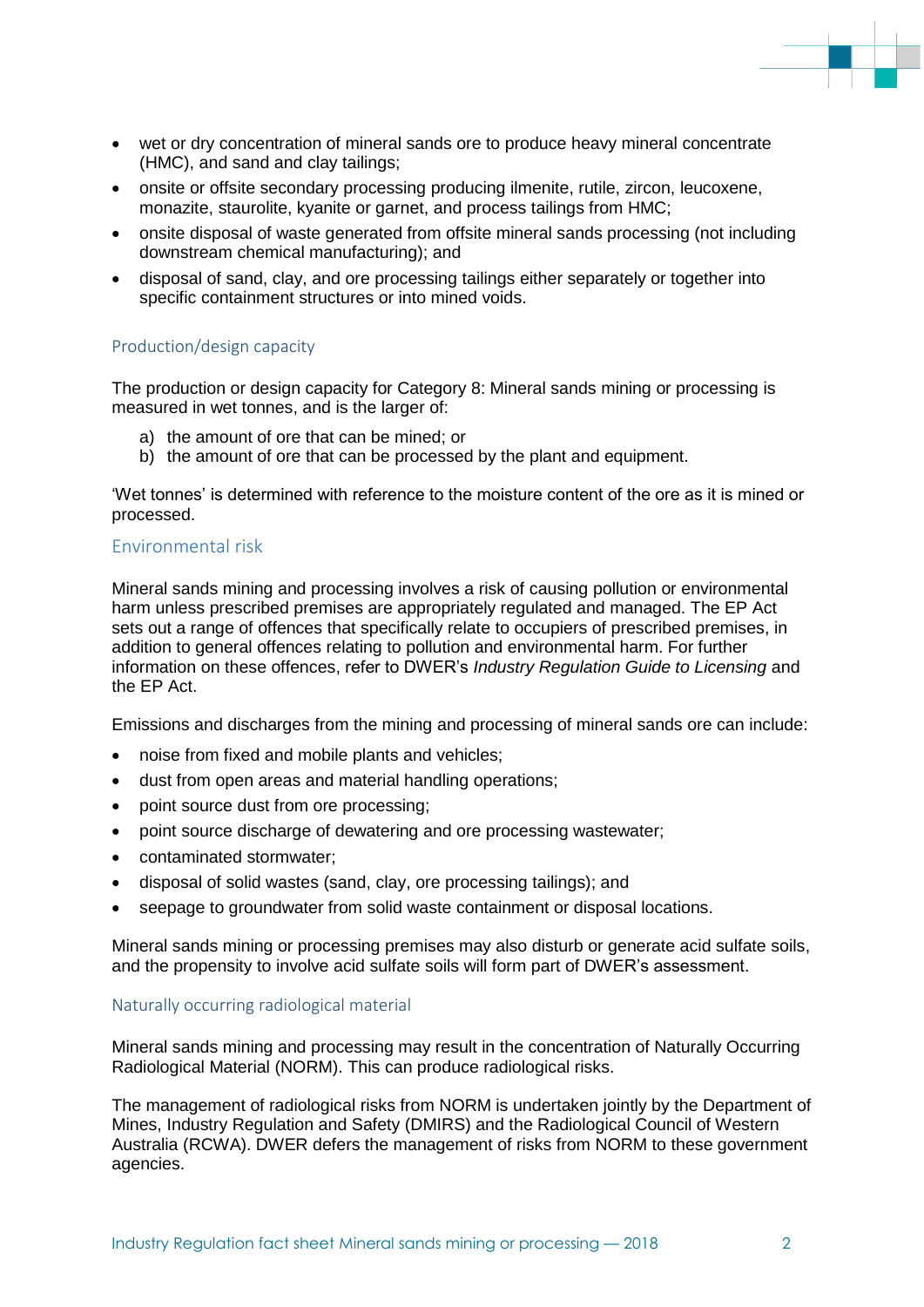

#### Monitoring

Monitoring of ambient noise and dust levels may be required where there is a risk of impacts from mine operations on sensitive receptors. Where receptors are within close proximity and the determined risk of impact is high, continuous monitoring may be required in order to demonstrate compliance with prescribed standards and provide assurance of the effectiveness of noise and dust management at the site.

Monitoring of groundwater levels and quality may also be required where there is a risk of groundwater mounding and/or contamination from seepage of residues from deposited mine tailings. Monitoring of groundwater quality (pH, total dissolved solids, total acidity, total alkalinity and so on) may also be required where there is a risk of direct and/or indirect disturbance of acid sulfate soils.

The volume and quality of waste discharged onto land or waters, including tailings, may require monitoring to demonstrate the quality of the discharge is environmentally acceptable and determine the annual discharge fee payable. Pollutants monitored can include, but are not limited to, total dissolved solids, total suspended solids, total titratable acidity, and sulfate.

#### Assessment

DWER applies a risk-based approach to its regulatory functions under the *EP Act*. DWER's publications *[Guidance statement:](https://www.der.wa.gov.au/images/documents/our-work/licences-and-works-approvals/GS_Decision_Making.pdf) Decision-making* and *[Guidance statement: Risk](https://www.der.wa.gov.au/images/documents/our-work/licences-and-works-approvals/GS_Risk_Assessments.pdf)  [assessments,](https://www.der.wa.gov.au/images/documents/our-work/licences-and-works-approvals/GS_Risk_Assessments.pdf)* detail the approach taken by DWER in assessing applications for works approvals and licences under Part V of the EP Act*.*

In assessing applications for works approvals and licences for Category 8 premises, DWER will:

- have regard to emission management and contingency measures implemented by the operator;
- consider as 'tailings' the onsite disposal of waste, including sand tailings, clay tailings, codisposed sand and clay mixtures, ore processing wastes, and ancillary wastes generated onsite or offsite;
- assess the disposal of tailings into mining voids as a component of mineral sands mining and processing;
- defer the regulation of radiological impacts to DMIRS and RCWA;
- consider that mineral sands mining or processing commences at the point of overburden removal, after vegetation and topsoil have been cleared;
- consider that mineral sands mining or processing is complete when the mined voids achieve the landform state defined in the approved Mine Closure Plan; and
- not assess the reinstatement of topsoil and rehabilitation of vegetation as part of mineral sands mining or processing.

If waste has arisen from past contamination as a result of historic waste management practices, DWER will consider the disposal of small quantities of waste into mined voids – including radiologically contaminated material from other mineral sands ore processing premises – to be a component of mineral sands mining or processing. This small scale waste disposal will not be considered as a separate prescribed premises category.

Where a prescribed premises has been assessed by the Environmental Protection Authority as a 'significant proposal' and is subject to a Ministerial Statement granted under Part IV of